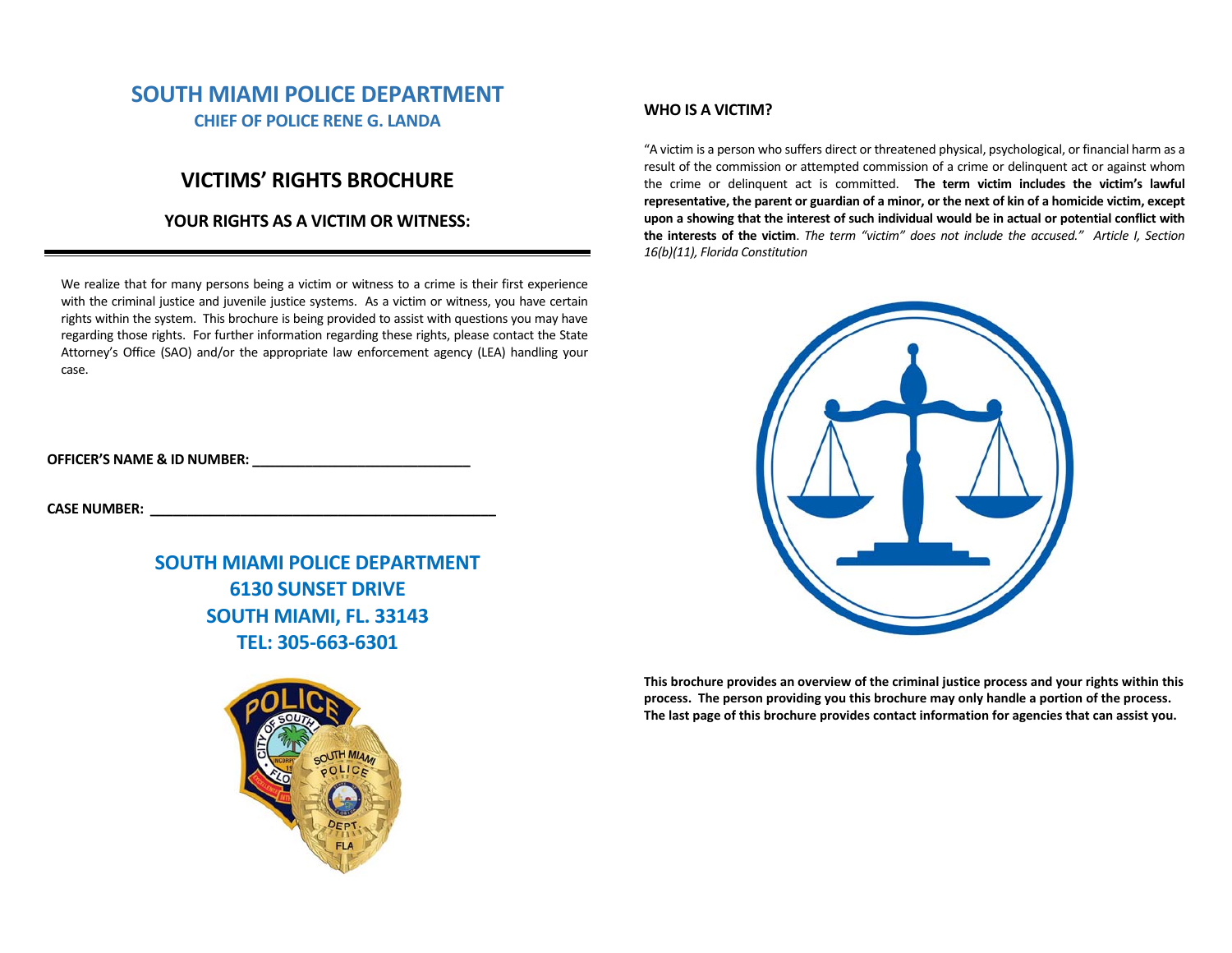# **AS A CRIME VICTIM, THE FLORIDA CONSTITUTION GUARANTEES YOU THE FOLLOWING RIGHTS**

*Article 1, Section 16(b), Florida Constitution* 

- $\bullet$ **The right to** due process and to be treated with fairness and respect for your dignity.
- $\bullet$ **The right to** be free from intimidation, harassment, and abuse.
- $\bullet$  **The right,** within the judicial process, to be reasonably protected from the accused and any person acting on behalf of the accused. However, this is not intended to create a special relationship between the crime victim and any law enforcement agency or office absent a special relationship or duty as defined by Florida law.
- $\bullet$  **The right to** have your safety and welfare as well as your family's considered when setting bail, including setting pretrial release conditions that could affect you or your family's safety and welfare.
- $\bullet$  **The right to** prevent the disclosure of information or records that could be used to locate or harass you or your family, or which could disclose your confidential or privileged information.
- $\bullet$  **The right to** the prompt return of your property when no longer needed as evidence in the case.
- $\bullet$  **The right to** full and timely restitution in every case and from each convicted offender for all losses you suffered, both directly and indirectly, because of the criminal conduct.
- $\bullet$  **The right to** proceedings free from unreasonable delay, and to a prompt and final conclusion of the case and any related post judgment proceedings. (In appropriate cases, the prosecutor may file a good faith demand for a speedy trial. In non‐capital cases, all state‐level appeals and post‐conviction proceedings must be complete within two years and five years for capital cases, unless the court enters an order with specific findings concerning why the court was unable to do so and the circumstances causing the delay.)
- $\bullet$  **The right to** be informed of your state constitutional rights, and to be informed that you can seek the advice of an attorney with respect to your rights.

# **AS A CRIME VICTIM, YOU ARE AFFORDED THE FOLLOWING CONSTITUTIONAL RIGHTS UPON REQUEST**

 $\bullet$  **The right to** reasonable, accurate, and timely notice of, and to be present at, all public proceedings involving the criminal conduct, including, but not limited to, trial,

plea, sentencing, or adjudication, even if you will be a witness at the proceeding, notwithstanding any rule to the contrary. **(For this purpose, consider providing the prosecutor an address, an email address, or a telephone number at which you can be reached quickly, and update this information during the pendency of your case.)** You shall also be provided reasonable, accurate, and timely notice of any release or escape of the defendant or delinquent, and any proceeding during which a right of yours is implicated.

- c **The right to** be heard in any public proceeding involving pretrial or other release from any form of legal constraint, plea, sentencing, adjudication, or parole, and any proceeding during which a right of yours is implicated.
- c **The right to** confer with the prosecuting attorney concerning any plea agreements, participation in pretrial diversion programs, release, restitution, sentencing, or any other disposition of the case.
- c **The right to** provide information regarding the impact of the offender's conduct on you and your family to the individual responsible for conducting any presentence investigation or compiling any presentence investigation report, and to have any such information considered in any sentencing recommendations submitted to the court.
- c **The right to** receive a copy of any presentence report, and any other report or record relevant to the exercise of a victim's right, except for such portions made confidential or exempt by law.
- c **The right to** be informed of the conviction, sentence, adjudication, place and time of incarceration, or other disposition of the convicted offender, any scheduled release date of the offender, and the release of or the escape of the offender from custody.
- c **The right to** be informed of all postconviction processes and procedures, to participate in such processes and procedures, to provide information to the release authority to be considered before any release decision is made, and to be notified of any release decision regarding the offender. The parole or early release authority shall extend the right to be heard to any person harmed by the offender.
- c **The right to** be informed of clemency and expungement procedures, to provide information to the governor, the court, any clemency board, and other authority in these procedures, and to have that information considered before a clemency or expungement decision is made; and to be notified of such decision in advance of any release of the offender.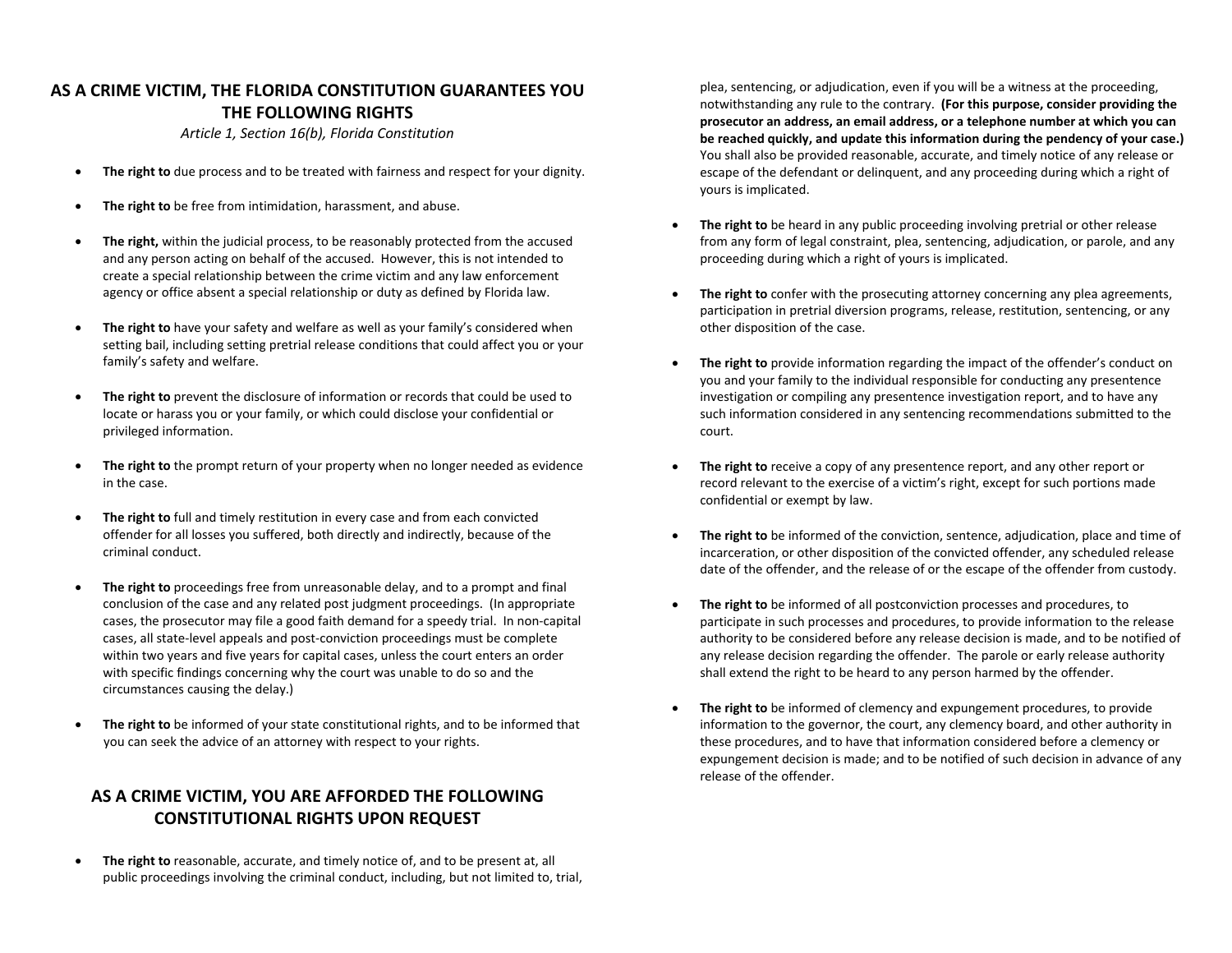### **ALL RIGHTS AFFORDED BY THE CONSTITUTION ARE ENFORCEABLE**

*Article 1, section 16(c), Florida Constitution* 

The victim, the retained attorney of the victim, a lawful representative of the victim, or the office of the state attorney upon request of the victim, may assert and seek enforcement of these rights and any other right afforded to a victim by law in any trial or appellate court, or before any other authority with jurisdiction over the case, as a matter of right. The court or other authority with jurisdiction shall act promptly on such a request, affording a remedy by due course of law for the violation of any right. The reasons for any decision regarding the disposition of your right shall be clearly stated on the record.

## **ADULT CRIMINAL JUSTICE PROCESS**

The stages of the criminal justice system are as follows:

### **PRETRIAL**

After committing a crime:

- $\bullet$ An offender may be arrested by a law enforcement officer.
- $\bullet$ A court can issue an arrest warrant.
- $\bullet$ A State Attorney's Office may file an Information; or
- $\bullet$ A grand jury may recommend charges by returning an Indictment or Presentment.

**FIRST APPEARANCE** ‐ **(Following the Arrest)** If the defendant cannot post bond within hours of the arrest or has been arrested on a no bond offense, or committed a crime which requires <sup>a</sup> first appearance, the court holds a "first appearance" hearing. The Judge decides whether the defendant can be released and if so, what conditions are necessary to protect you and the witnesses and the public.

**INTAKE –** If probable cause is found, the State Attorney's Office may choose to file charges and summons the suspect into court. You may be required to meet with your State Attorney's office. Law enforcement, prosecuting attorneys or any other government official cannot ask or require a victim of a sexual offense to submit to a polygraph examination.

**FILING OF FORMAL CHARGES** ‐ The State Attorney's Office may file formal charges after reviewing law enforcement arrest reports, and within 21 days in certain circumstances. The State Attorney's office has discretion whether to prosecute a person for a crime. The State Attorney's Office must inform any victims of its decision.

**ARRAIGNMENT** ‐ The accused is formally charged and enters a plea of guilty, not guilty, or no contest. The State Attorney's Office will notify you of the arraignment date. You have the right to be present at the arraignment. In some cases, there will not be a formal arraignment hearing in court.

**RELEASE HEARING (SETTING BOND)** - If the defendant was unable to post a bond after the initial arrest, or if bond was not set, the defendant is entitled to <sup>a</sup> bond hearing. The State Attorney's Office will notify you of the scheduled hearing and you will have an opportunity to speak regarding the defendant's release and conditions or have the State Attorney make known your wishes.

**PRE-TRIAL CONFERENCE** - There may be numerous pre-trial conferences (including case status conferences) that allow the court to ensure the case is progressing in a timely manner. You, as a victim, will receive notice of the hearing dates. You are not required to attend these hearings, unless subpoenaed, but you have a right to be present and a victim advocate or your attorney can accompany you or attend these proceedings on your behalf, if you choose.

### **DISCOVERY (PREPARATION FOR TRIAL)** ‐

**Subpoenas**. You may receive <sup>a</sup> subpoena for trial, <sup>a</sup> deposition and/or other hearings. A subpoena summons a person to appear at the time date and location specified.

**Depositions**. The defendant's attorney can issue <sup>a</sup> subpoena for you to appear for <sup>a</sup> deposition. You have right to request a victim advocate from the government or non‐profit sector to attend the deposition with you. You have the right, as a victim who is not incarcerated, to not be required to attend discovery depositions in any correctional facility.

**PLEA NEGOTIATIONS** - Many cases are settled through a plea negotiation where the defendant pleads guilty or no contest without a trial. The State Attorney's Office must consult with the victim of a before finalizing the plea agreement with the defendant.

**PRE‐TRIAL INTERVENTION/DIVERSION PROGRAM** ‐ According to their discretion and office policy, the State Attorney's Office may agree to utilize pretrial intervention and diversion programs.

**Pre‐Trial Intervention Program.** Defendants with no more than one nonviolent misdemeanor, who is charged with any misdemeanor or any third degree felony is eligible for release to the pretrial intervention program on approval of the administrator of the program and the consent of the victim, the State Attorney, and the judge. Successful completion of the program results in a dismissal of the charges.

**Diversion Program.** Diversion is similar to probation where the defendant accepts responsibility for the offense and is released under supervision for six months to a year. During the program, the probation office supervises the defendant. You have a right to provide the State Attorney with your opinion on the defendant's participation in the pretrial diversion program.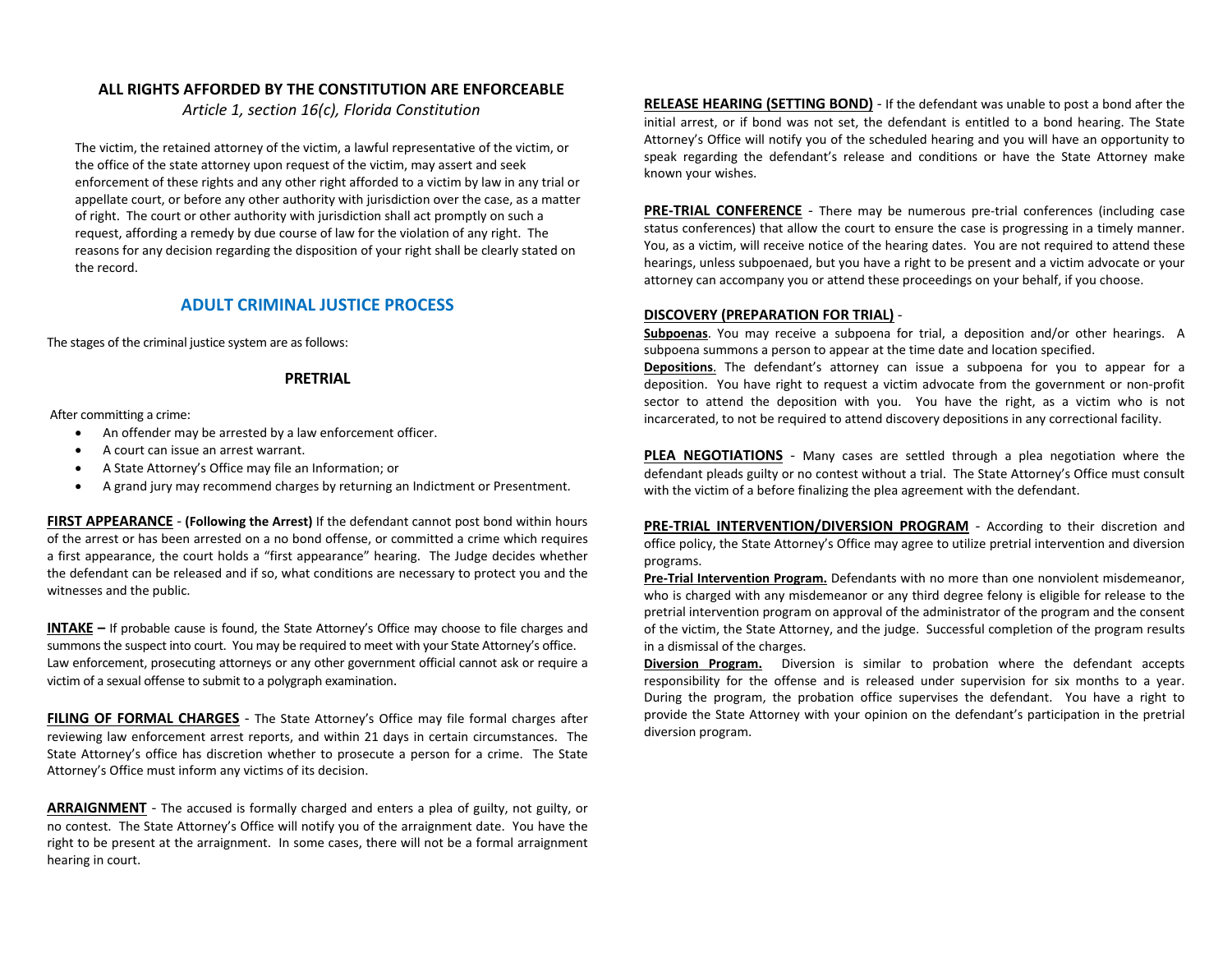### **TRIAL**

Generally, the prosecutor presents evidence to either the judge or a jury about the case. The defendant may be found guilty or not guilty. The process ends if the defendant is found not guilty. You, as a victim, may be called to testify.

The State Attorney's Office will assist you during this process. You cannot be excluded from any hearing, trial or proceeding relating to the offense. Your rights involving the trial stage are listed in this brochure.

### **SENTENCING**

**PRESENTENCE INVESTIGATION (PSI)** - You have the right to provide information regarding the impact of the offender's conduct on you and your family to the individual responsible for conducting and/or compiling the presentence investigation. You have a right to review the non‐confidential portions of the presentence investigation prior to the sentencing hearing.

**SENTENCING HEARING** - If the defendant is found or pleads guilty, the judge reviews sentencing guidelines, plea agreements, and other factors and determines what type of sentence the defendant should receive. You have a right to provide an oral and/or written victim impact statement (VIS) to the State Attorney's Office at any time before the court imposes the sentence.

NOTE: If the victim and the offender attend the same school, the victim's parents have the right to attend the sentencing or disposition of the offender and request that the offender be required to attend a different school. (sec. 960.001(1)(s), Florida Statutes)

### **JUVENILE JUSTICE PROCESS**

**INTAKE** - The process of determining where a child under the age of 18 will be placed until the case is resolved. There are three forms of detention status: home, non‐secure or secure.

**DIVERSION PROGRAMS** – This is an alternative to trial where the juvenile is placed in a community‐ based program such as juvenile arbitration, juvenile alternative services program (JASP), or a treatment plan (Walker plan). If a juvenile successfully completes the diversion program, then the charges are generally dismissed.

**FORMAL CHARGES** - The filing of a petition in court by the State Attorney's Office. The charge may be filed in either juvenile court or adult court, depending upon the crime and age of the offender.

**ARRAIGNMENT ‐** The accused is formally charged and enters a plea of guilty, not guilty, or no contest.

**ADJUDICATORY HEARING** - The trial of the juvenile, conducted in front of a judge. The judge will decide whether the juvenile committed the charged offense(s).

**DISPOSITIONAL HEARING (SENTENCING)** ‐ When a juvenile is found to have committed a delinquent act, the court will hold <sup>a</sup> dispositional hearing to determine which sanctions to impose on the juvenile. The sanctions could range from community-based sanctions like probation and community services up to residential commitment.

**JUVENILES TRIED AS ADULTS** ‐ Juveniles who commit very serious crimes may be tried as adults. Juveniles who are prosecuted as adults may be sentenced to adult or juvenile sanctions.

*This is not an exhaustive overview of the criminal justice system but is meant as an overview for how the process works. Each court and case could have unique components. You may contact your State Attorney or law enforcement agency for more information regarding the stages of the criminal justice and juvenile justice processes.*

## **ADDITIONAL VICTIMS RIGHTS UNDER FLORIDA STATUTES**

- c In some cases, you (or relatives where the victim is deceased) may be eligible for financial compensation from the State of Florida. Information regarding eligibility may be obtained from the State Attorney's Office, local Witness Coordination Office (where available), law enforcement agency or from the Bureau of Crimes Compensation, Office of the Attorney General - 1-800-226-6667, website: www.myfloridalegal.com/pages.nsf. The right to receive information on available crisis intervention services and local community services to include counseling, shelter, legal assistance, or other types of help, depending on the particular circumstances. Telephone numbers of these services are provided at the end of this brochure. *(sec. 960.001(1)(a)1, Florida Statutes)*
- c The right to receive information regarding the stages of the criminal justice or juvenile justice processes and the way information about such stages may be obtained. (sec. *960.001(1)(a)4, Florida Statutes)*  $+$
- 0 A victim who is incarcerated has the right to be informed and submit written statements at all crucial stages of the criminal and juvenile proceedings. *(sec. 960.001(1)(a)6, Florida Statutes)*
- 0 The right to receive information on the steps available to law enforcement and the State Attorney's Office to protect you from intimidation and/or harassment. It is a third-degree felony to knowingly use intimidation or physical force; threaten another person or attempt to do so; engage in misleading conduct toward another person; or offer pecuniary benefit or gain to another person. If you are being threatened or intimidated, please contact the Miami Dade Police Department or any law enforcement officer. *(sec. 960.001(1)(c), Florida Statutes)*
- 0 The right of the victim of domestic violence to be informed of the address confidentiality program administered through the Attorney General's Office. You may contact the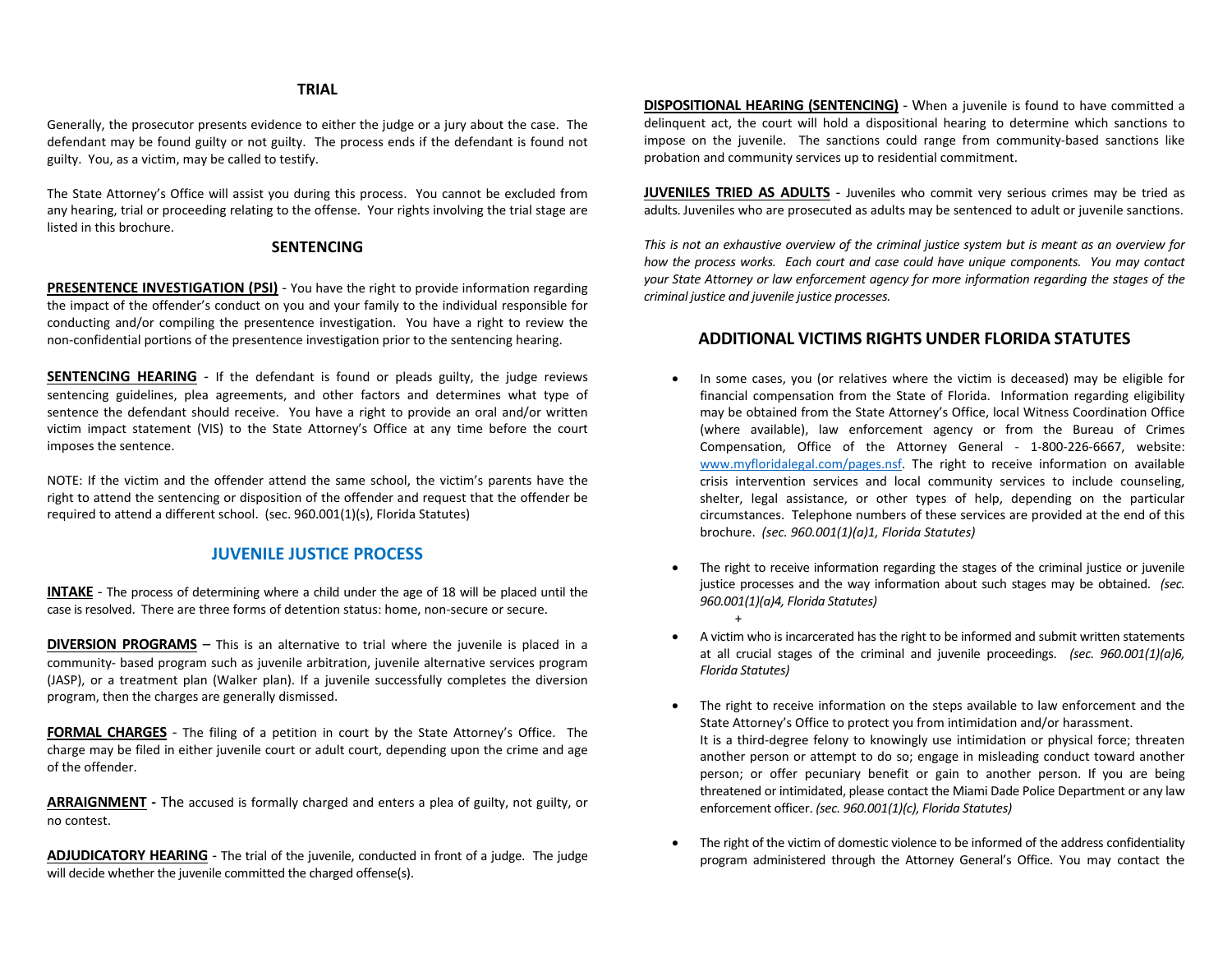Attorney General's Office at 1‐800‐226‐6667. The State Attorney's Office may assist with this paperwork if necessary. *(sec. 960.001(1)(c), Florida Statutes)*

- $\bullet$  The right of each victim, or witness, who has been scheduled to attend a criminal or juvenile justice proceeding to be notified as soon as possible by the agency or person scheduling his/her appearance of any change in scheduling which will affect the victim's or witness's appearance. (*sec. 960.001(1)(d), Florida Statutes)*
- $\bullet$  The right to receive advance notification of judicial and post judicial proceedings relating to the case, including all proceedings or hearings relating to:
	- The arrest of the accused.

The release of the accused pending judicial proceedings, and any modification of release condition to include release to community control or work release.

Proceedings in the prosecution or petition for delinguency of the accused, including the filing of the accusatory instrument; the arraignment; disposition of the accusatory instrument; trial or adjudicatory hearing, sentencing or disposition hearing; appellate review; subsequent modification of sentence; collateral attack of a judgment; and when a term of imprisonment, detention, or involuntary commitment is imposed, the release of the defendant or juvenile offender from such imprisonment, detention or juvenile offender from such imprisonment; detention or commitment by expiration of sentence or parole and any meeting held to consider such release. *(sec. 960.001(1)(e), Florida Statutes* 

 $\bullet$  In addition to the provisions of sec. 921.143, Florida Statutes, the rights of the victim of a felony involving physical or emotional injury or trauma, or in a case in which the victim is a minor child or in a case involving a homicide, the guardian or family of the victim shall be consulted by the State Attorney in order to obtain the views of the victim or family about the disposition of any criminal or juvenile case brought about as a result of such crime, including their views about:

> The release of the accused pending judicial proceedings. Plea Agreements. Participation in pretrial diversion programs. Sentencing of the accused.

- $\bullet$ The right to request that the State Attorney or law enforcement agency help you explain to employers and creditors that you may face additional burdens by taking time off from work to assist law enforcement and you may undergo serious financial strain either because of the crime or by cooperating with authorities. *(sec. 960.001(1)(i), Florida Statutes)*
- $\bullet$  Law Enforcement agencies and the State Attorney shall inform you of your right to request and receive restitution and of your rights of enforcement in the event an

offender does not pay. The State Attorney shall seek your assistance in the documentation of your losses for the purpose of requesting and receiving restitution. If an order of restitution is converted to a civil lien or civil judgment against the defendant, the Clerk of Court's office shall make available at their office, as well as on their website, information provided by the Secretary of State, the court, or The Florida Bar on enforcing the civil lien or judgment. The State Attorney shall inform you if and when restitution is ordered*. (sec. 960.001(1)(j), Florida Statutes)* 

- 0 The right to receive reasonable consideration and assistance from employees of the State Attorney's Office, Sheriff's Office, or Police Department. When requested, you will be assisted in locating accessible transportation and parking and shall be directed to separate pretrial waiting areas when such facilities are available. When requested, you shall receive assistance in attempting to locate translators when practicable. *(sec. 960.001(1)(n), Florida Statutes)*
- e The right of the victim of a sexual offense to have the courtroom cleared, with certain exceptions during his or her testimony, regardless of the victim's age or mental capacity. *(sec. 960.001(q), Florida Statutes)*
- 0 The right to request, in certain circumstances that the offender be required to attend a different school than the victim or siblings of the victim. If the victim of an offense committed by a juvenile is a minor, the victim or any sibling of the victim attends or is eligible to attend the same school as that of the offender, the Department of Juvenile Justice or the Department of Corrections shall notify the victim's parent or legal guardian of the right to attend the sentencing or disposition of the offender and request that the offender be required to attend a different school. *(sec. 960.001(1)(s), Florida Statutes)*
- e The right of the victim who is not incarcerated to not be required to attend discovery depositions in any correctional facility. *(sec. 960.001(6), Florida Statutes)*
- The statutory obligation of the victim, parent/guardian of a minor victim, or next of kin of a homicide victim, that any information gained pursuant to Chapter 960, Florida Statutes, regarding any case handled in juvenile court, must not be revealed to any outside party, except as reasonably necessary in pursuit of legal remedies. *(sec. 960.001(8), Florida Statutes)*
- 0 The right to know in certain cases and at the earliest possible opportunity, if the person charged with an offense has tested positive for hepatitis and human immunodeficiency virus (HIV) infection. In such cases, upon request of the victim or the victim's legal guardian, or the parent or legal guardian of the victim if the victim is a minor, the court shall order such person to undergo hepatitis and HIV testing within 48 hours after the charging document is filed or 48 hours from the date of request. (*Section 960.003, Florida Statutes)*